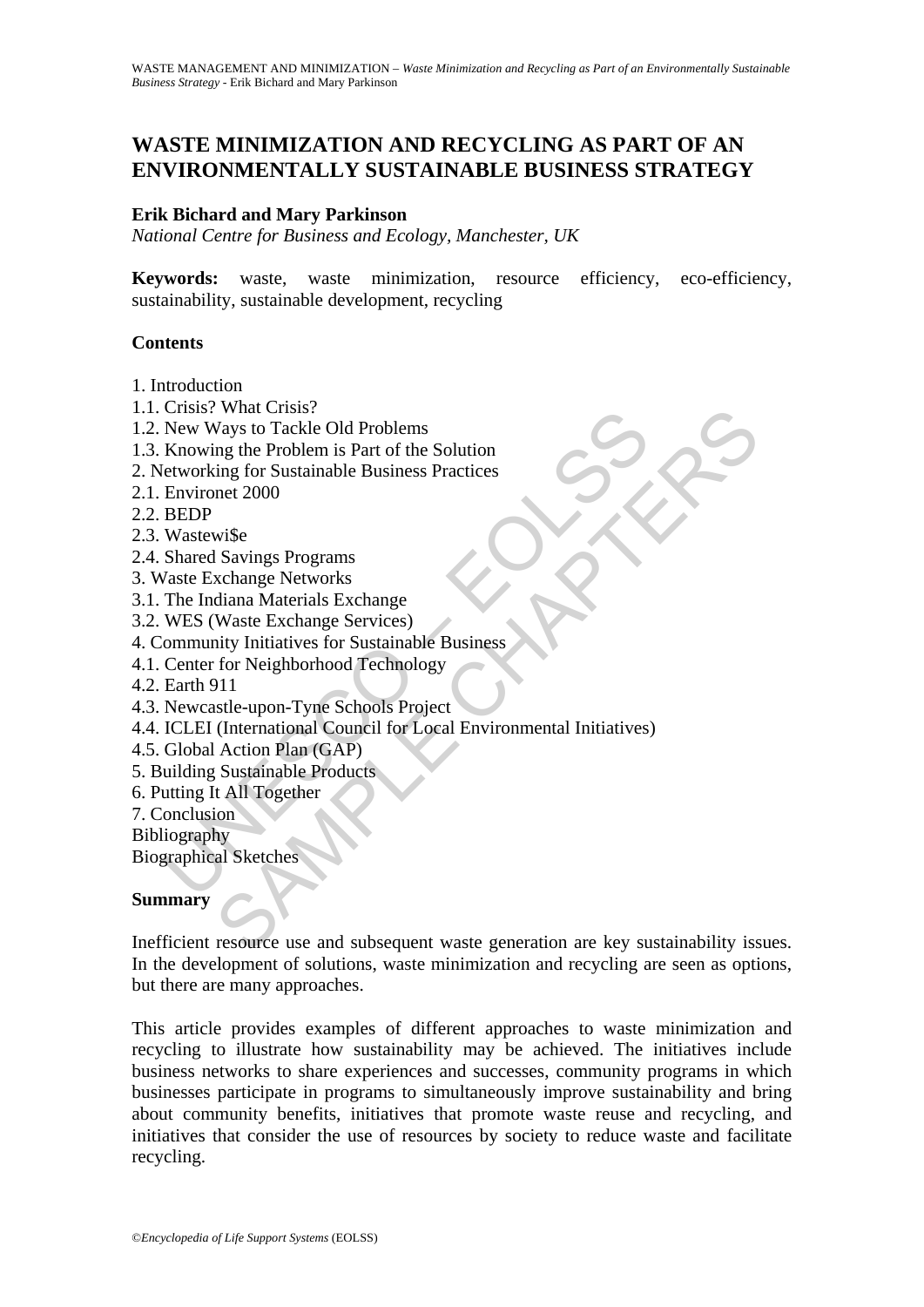# **1. Introduction**

# **1.1. Crisis? What Crisis?**

World consumers use and waste large amounts of resources, resulting in major environmental and social impacts. This statement, while undoubtedly true, is not having the necessary impact to prompt positive action to reverse these trends. The so-called "developing" nations are producing vast numbers of new consumers every year. Each individual aspires to the same standard of living currently being enjoyed in the "developed" economies. If everyone on the planet achieved the same standard of living as the average American, however, we would need 4.5 more Earths to accommodate the resources and environmental capacity they would need.

is situation is being addressed in some quarters. There has the results in more enviror salation in the 1990s. There are also ever-increasing financial princislons that continue to use large amounts of resources to popean ion is being addressed in some quarters. There has been an incread of the issues by politicians, which resulted in more environmental protect in the 1990s. There are also ever-increasing financial penalties for the and out The situation is being addressed in some quarters. There has been an increased awareness of the issues by politicians, which resulted in more environmental protection legislation in the 1990s. There are also ever-increasing financial penalties for those organizations that continue to use large amounts of resources to make waste. The European Packaging Waste Directive is the first of what is likely to be a whole range of measures (under the banner of "producer responsibility") aimed at forcing companies to take responsibility for their products and to consider a move to more sustainable waste management practices, including reuse and recycling of materials. Such measures have an impact on the whole chain of suppliers, from mining and harvesting of raw resources through to the ultimate end user and beyond, and in future, all those in the chain will need to consider more carefully their burden on the environment.

Legislation, taxes, and increasing costs for resources and waste disposal will continue to prompt organizations to adopt more sustainable practices in the future. In addition, corporate reputation can be an important motivator for many companies. Many companies are keen to be seen to be doing the right thing. Many have made commitments to sustainability, and are devising innovative ways to take greater responsibility for the whole life cycle of their products.

### **1.2. New Ways to Tackle Old Problems**

In developing more sustainable business practices, companies must first appreciate the need for sustainability. For many organizations, sustainability is still viewed as something slightly altruistic; a common view is "it would be nice to protect the environment if we had enough money or time, but we have to get on with our business." But being sustainable is about the capacity for continuance into the future.

All businesses have aspects of their operations that are currently unsustainable; aspects causing obstacles or pressures that will ultimately destabilize or kill the business. The key to successful business operation is to recognize which aspects of the business are unsustainable, and to plan for change as soon as possible. The focus, historically, was on financial sustainability, but more forward-thinking organizations now understand that financial sustainability is linked to acting in an environmentally and socially responsible manner.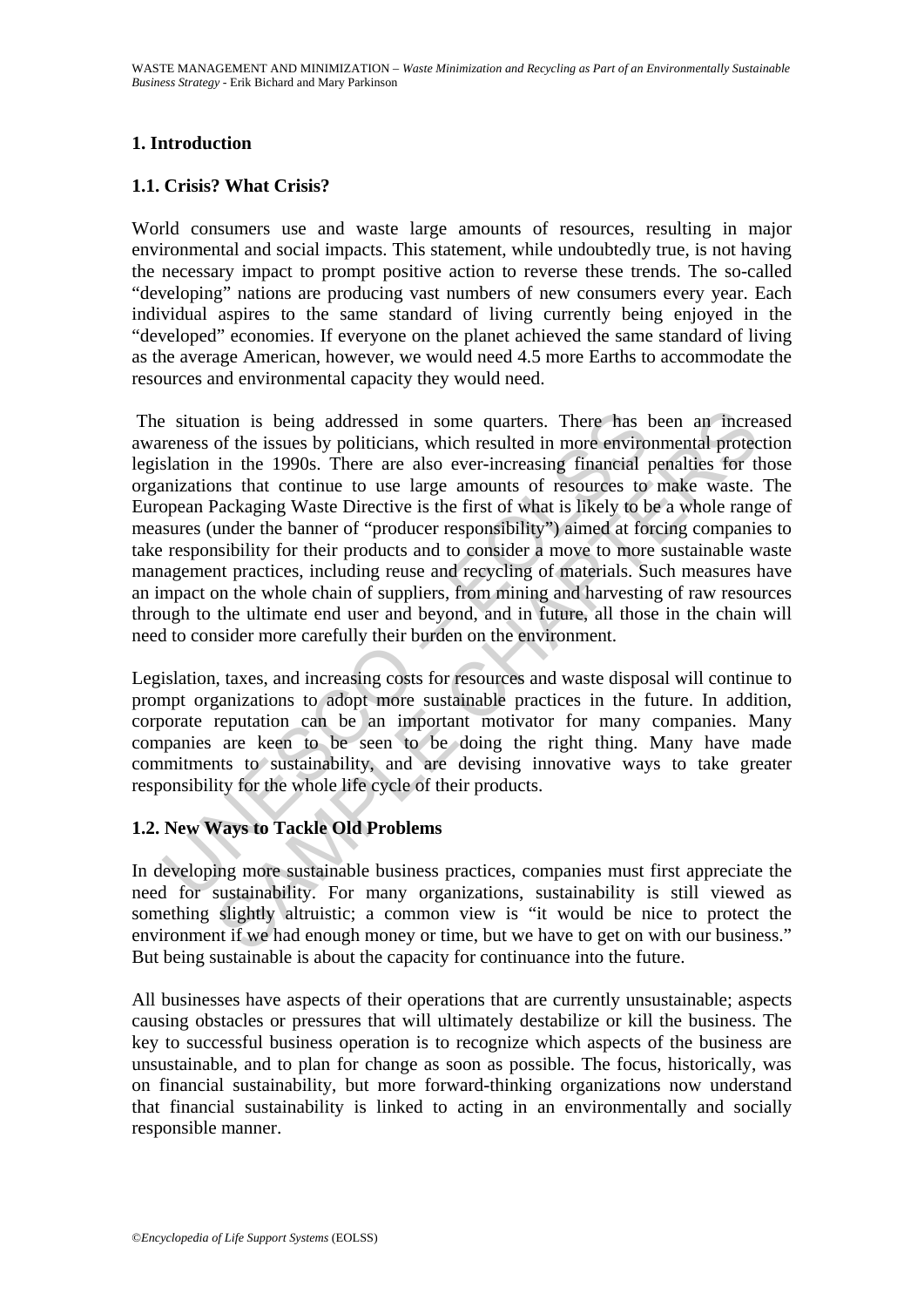# **1.3. Knowing the Problem is Part of the Solution**

The way in which companies use resources and produce wastes is key to this understanding. The first step is an appreciation of inputs and outputs used in a process/product: that is, the resources used and the wastes generated. This mass balance approach is based on the fact that the quantity of material used as resources equals the amount of material ending up in the waste and the product (see Figure 1). Companies should be able to calculate the inputs and outputs from their processes. In putting this data together, they are often surprised by the inefficiencies in the process; usually only a relatively small percentage of resources are converted to product, and relatively high percentages end up as waste. Such data is useful in focusing waste minimization and resource conservation activities onto key resource flows.

The second step is a fuller appreciation of how resources are converted to product and waste in the various processes involved. This enables companies to focus on the least efficient processes, that is, those that generate most waste.



Figure 1. Mass balance approach to resource flows

If life cycle thinking is applied to manufacturing processes, many products produced today could be viewed as a transitional state for valuable resources destined to be inefficiently burned or buried in the ground. As the concept of producer responsibility obligations grows, the ultimate fate of products will gain greater importance to companies that do not want their brands associated with environmental damage.

Many companies are proud to describe a commitment to eco-efficiency, the collective title for a range of initiatives including waste minimization, process improvements, and recycling initiatives. It is certain that in the shift to a more sustainable future we will need to "do more with less." In 1997, the Factor 10 Club (an international body made up of senior government, nongovernment, industry and academic leaders centered on the Wuppertal Institute in Germany) predicted that a tenfold increase in production could be achieved with one-tenth of the current resource consumption using current technology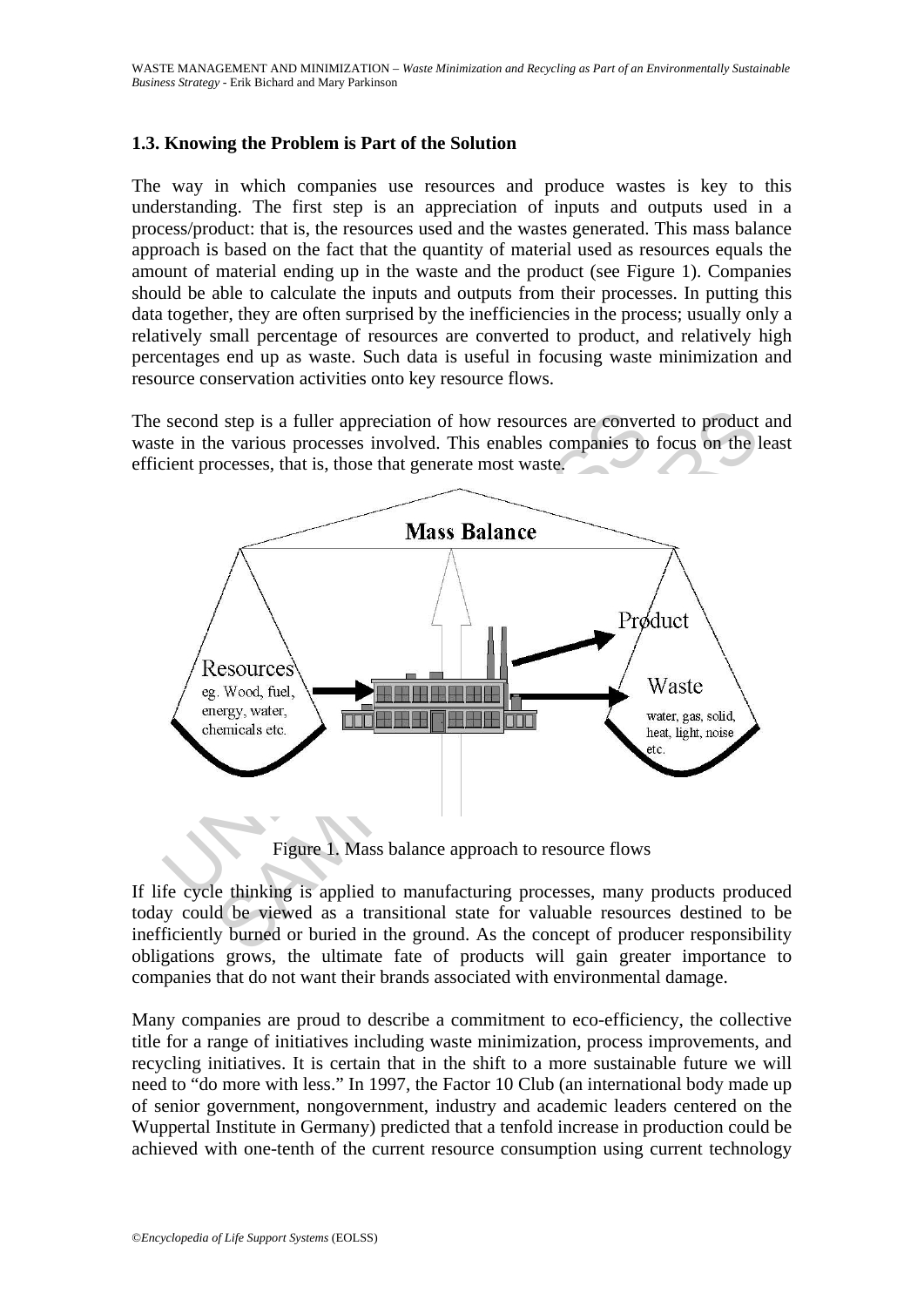and knowledge. Weizsacker, Lovins, and Lovins provide compelling examples of how this might be achieved in their book, *Factor 4*. For many companies, becoming more resource efficient has brought the added benefits of improvements to bottom-line financial performance as well as the environmental improvements. By becoming more efficient, using fewer resources, and generating less waste, companies are able to save money on resource purchases and waste disposal costs.

However, eco-efficiency can only be regarded as part of an overall strategy for moving towards sustainability. A growing number of businesses, involved in defining what sustainability might mean for them, have determined that it cannot be attained in isolation. This is where partnership approaches to solving environmental problems win out. The partnership approach provides positive advantages in access to shared resources and exchange of ideas. In some areas it is essential, for example, when companies have to work with suppliers to develop mechanisms and technologies for environmental improvements to be made. Many of the sustainability initiatives also incorporate other community stakeholders, for example, Local Agenda 21 type initiatives. Local Agenda 21 arose out of the 1992 Rio Earth Summit (where most of the world's governments committed to sustainable development) and is a sustainability action plan for the twenty-first century.

panies have to work with suppliers to develop mechanisms an<br>ironmental improvements to be made. Many of the sustainabil<br>proprate other community stakeholders, for example, Local<br>atives. Local Agenda 21 arose out of the 199 have to work with suppliers to develop mechanisms and technologies<br>that improvements to be made. Many of the sustainability initiatives<br>coher community stakeholders, for example, Local Agenda 21<br>Local Agenda 21 arose out o The problem with sustainability, as Weiszacker et al. ably point out, is not the intellectual acceptance of the world's plight. Rather, it is the effort required to break down inertia, and move companies in a new direction. One of the best ways to make inroads into this inertia is to show how others have achieved worthy, and sometimes startling, results. In the course of our work at the National Centre for Business and Ecology (NCBE), we have come across a number of collaborative initiatives that show how organizations are beginning to work together to move towards sustainability. It is our belief that real social and environmental benefits can only be achieved by using a varied basket of collaborative approaches.

The following sections provide examples of the range of approaches to addressing these issues. The list is by no means exhaustive, but the examples share the common theme of a partnership approach. We have provided examples of "green business networks," in which businesses share experiences and help each other to reduce waste and at the same time save money. There are also a number of initiatives aimed at promoting waste minimization in a specific region or city, including the large number of projects for defining and implementing local authority Agenda 21 commitments for regional sustainability. A number of schemes provide a focus for the exchange of materials on the principle "one organization's waste is another's raw material."

We have grouped examples into a number of categories:

- Networking through clubs and Best Practice programs—in which a number of organizations participate in reducing waste;
- Waste exchanges and recycling guides—designed to stimulate flat recycle markets;
- Community initiatives––Local Agenda 21 type initiatives in which businesses work locally in the community to assist sustainability objectives; and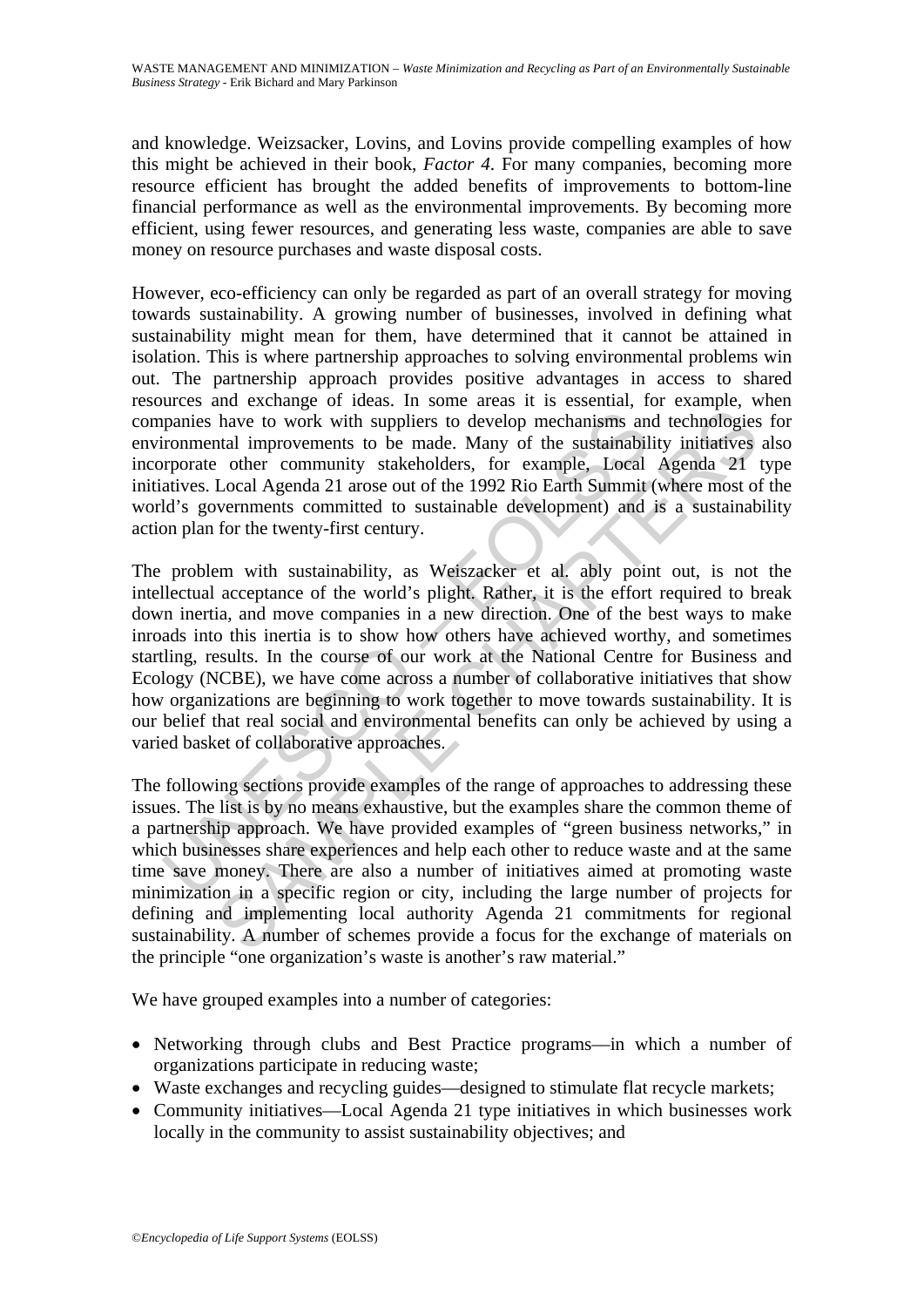• Building sustainable products, describing how some businesses are now ensuring that their products are more sustainable by leasing.

Putting it all together—it is unlikely that any one initiative will work in isolation.

### **2. Networking for Sustainable Business Practices**

There are many examples of business networks involving companies working together on waste management and other environmental and sustainability-related issues. The advantages of such projects are the provision of advice and support on waste issues and the capabilities for sharing experiences.

The benefits of such projects are well documented in numerous case studies. In many cases, the driving force for companies to collaborate in such schemes has been the potential to save money. Case studies show that many companies were able to demonstrate that environmental improvements can bring about associated benefits in bottom-line performance.

Although a large number of companies have taken on board this message and are working towards reducing environmental impacts, a greater number, particularly SMEs (small to medium-sized enterprises) have not. Given the number of programs and case studies to drive home the message, this is somewhat surprising.

is, the driving force for companies to collaborate in such schematial to save money. Case studies show that many comparisments that environmental improvements can bring about asset om board this sign com-line performance.<br> and vacan proposes are other catentarism and interaction and diving force for companies to collaborate in such schemes has been on save money. Case studies show that many companies were able that environmental improvements The UK's Business and Ecology Demonstration Project (BEDP) attempted to determine why so few companies were engaged in the sustainability agenda. It appears that many smaller companies do not see the relevance of such programs and are unable to recognize the potential benefits. They feel that participation in such programs would lead to a drain on resources that are already stretched to the maximum to meet other business objectives.

In addition, many of the programs offering environmental assistance to small companies in the United Kingdom suffer from the lack of consistent, high-quality advice, the lack of coordination of effort, and the lack of a unifying vision of achievement.

Despite these real and perceived problems, business networks have delivered some impressive results in reducing environmental impacts and increasing business efficiency, as demonstrated by the examples provided below.

- -

-

TO ACCESS ALL THE **17 PAGES** OF THIS CHAPTER, Visi[t: http://www.eolss.net/Eolss-sampleAllChapter.aspx](https://www.eolss.net/ebooklib/sc_cart.aspx?File=E4-13-03-02)